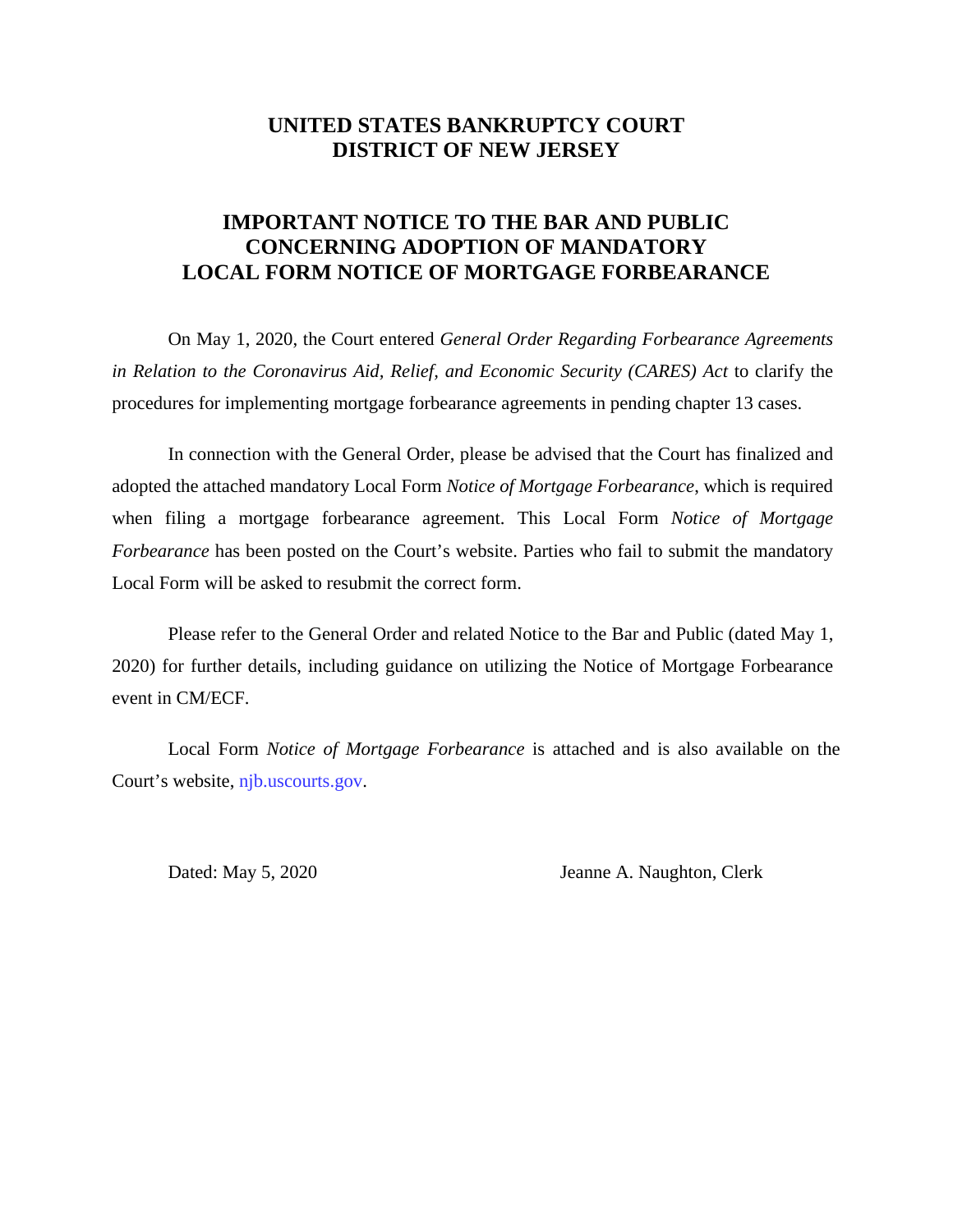| Case No.:<br>In Re:<br>Chapter:<br>Judge: | UNITED STATES BANKRUPTCY COURT<br>DISTRICT OF NEW JERSEY<br>Caption in Compliance with D.N.J. LBR 9004-1 |  |
|-------------------------------------------|----------------------------------------------------------------------------------------------------------|--|
|                                           |                                                                                                          |  |

## **NOTICE OF MORTGAGE FORBEARANCE**

| The undersigned is the Attorney for Creditor<br>in                                              |
|-------------------------------------------------------------------------------------------------|
| this matter. On or about ___________, 2020, the Creditor was advised that the Debtor(s)'        |
| mortgage loan ending in ______ ("subject mortgage loan"), secured by real property described as |
| has been impacted                                                                               |
| by COVID-19. Pursuant to State and/or Federal guidelines, a forbearance has been offered, the   |
| terms of which are as follows:                                                                  |
| The parties agree to a forbearance period of ______ (enter number of days) and have<br>1.       |
| elected to not tender mortgage payments to Creditor that would come due on the subject mortgage |

loan starting \_\_\_\_\_\_\_\_\_\_(mm/dd/yy) through \_\_\_\_\_\_\_\_\_(mm/dd/yy).

2. Debtor(s) will resume mortgage payments beginning \_\_\_\_\_\_\_\_\_\_ (mm/dd/yy) and will be required to cure the delinquency created by the forbearance period ("forbearance arrears").